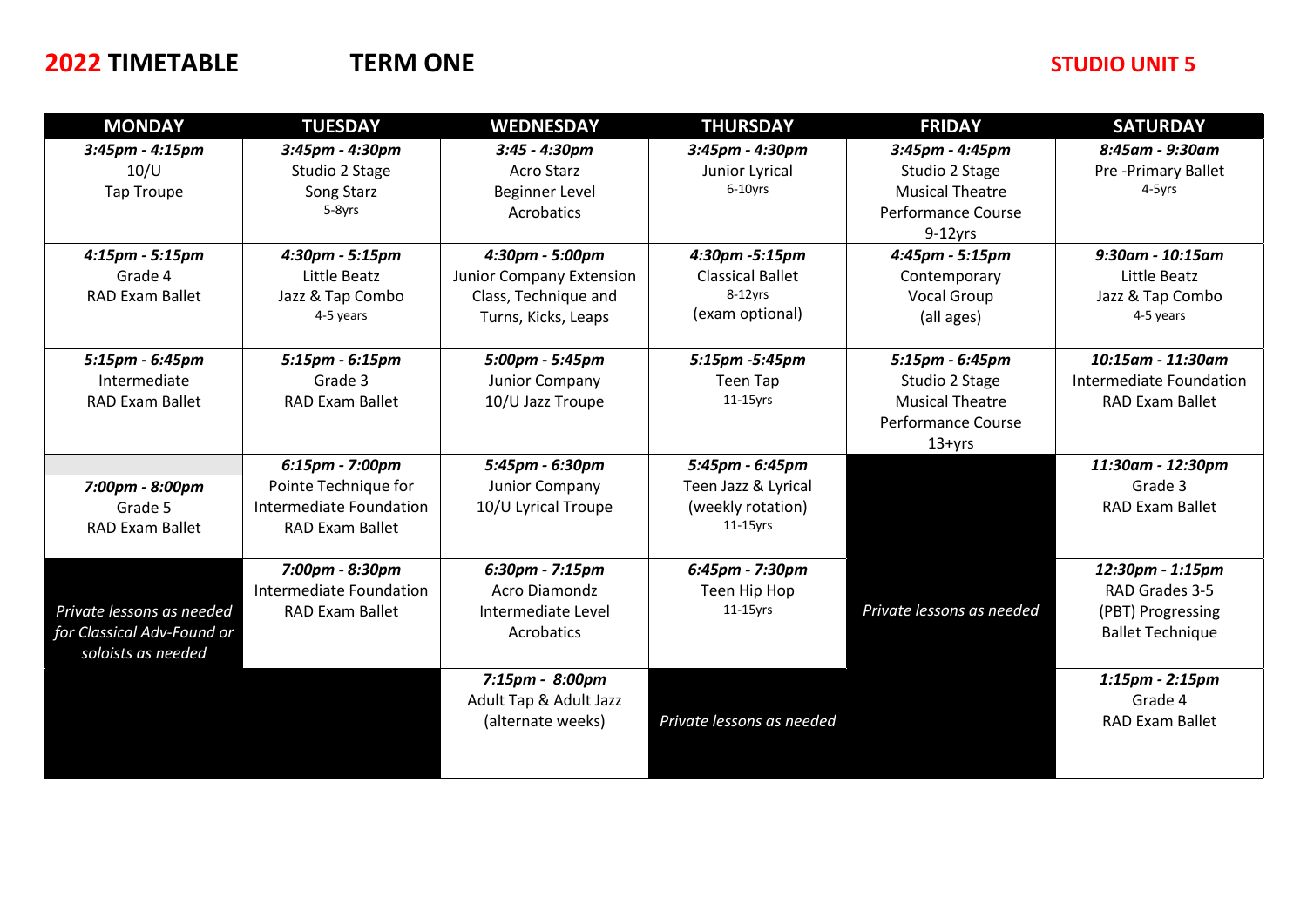### **2022 TIMETABLE TERM ONE TERM ONE TERM ONE STUDIO UNIT 6**

| <b>MONDAY</b>                   | <b>TUESDAY</b>                  | <b>WEDNESDAY</b>             | <b>THURSDAY</b>               | <b>FRIDAY</b>              |                            |
|---------------------------------|---------------------------------|------------------------------|-------------------------------|----------------------------|----------------------------|
| $3:30$ pm - $4:15$ pm           | $3:45$ pm - $4:15$ pm           | 3:45pm - 4:30pm              | 3:45pm - 4:30pm               | 3:45pm-4:45pm              | $9:00 - 9:45$ am           |
| Mini Company                    | <b>Tiny Tumblerz</b>            | 10/U                         | Da Boyz Hip Hop               | <b>International Dance</b> | <b>Primary Ballet</b>      |
| 6/U Jazz Troupe                 | Acrobatics                      | Hip Hop Troupe               | (boys only)                   | Technique extension        | 6-7yrs                     |
|                                 | 3-5 years                       | <b>REBELZ</b>                | $6-10$ yrs                    | programme for soloists     |                            |
| 4:15pm - 4:45pm                 | 4:15pm - 4:45pm                 | 4:30pm - 5:15pm              | $4:30 - 5:15pm$               | 4:45pm - 5:15pm            | $9:45 - 10:30$ am          |
| Mini & Petite Company           | <b>Contortion Class</b>         | 12/U                         | Junior Hip Hop                | Junior Tap                 | Pointe Technique for       |
| <b>Technique and Extension</b>  | (all ages)                      | <b>Tap Troupe</b>            | $6-10$ yrs                    | 6-10yrs                    | Intermediate               |
|                                 |                                 |                              |                               |                            | <b>RAD Ballet</b>          |
| 4:45pm - 5:30pm                 | 4:45pm - 5:30pm                 | 5:15pm - 6:00pm              | 5:15pm - 6:00pm               | 5:15pm - 6:00pm            | 10:30 - 11:45am            |
| Petite Company                  | <b>Advanced Acro</b>            | 12/U                         | $14$ /U                       | Junior Jazz                | Intermediate               |
| 8/U Jazz Troupe                 | Tricks & Tumbling               | Hip Hop Troupe               | <b>Tap Troupe</b>             | 6-10yrs                    | <b>RAD Exam Class</b>      |
|                                 |                                 | <b>RECKLESS</b>              |                               |                            |                            |
| 5:30pm -6:15pm                  | 5:30pm - 6:15pm                 | 6:00pm - 7:00pm              | 6:00pm - 6:30pm               |                            | 11:45-12:30                |
| Youth Company                   | Competitive                     | <b>MEGACREW</b>              | <b>Teen Company Extension</b> |                            | <b>RAD Major Grades</b>    |
| 12/U Jazz Troupe                | <b>Acro Troupes</b>             | Hip Hop Troupe               | Class, Technique and          |                            | (PBT) Progressing          |
|                                 | (all ages)                      | <b>LEGACY</b>                | Turns, Kicks, Leaps           |                            | <b>Ballet Technique</b>    |
|                                 |                                 | (invitation only)            |                               |                            |                            |
| 6:15pm - 7:00pm                 | 6:15pm - 7:00pm                 | 7:00pm - 7:45pm              | 6:30pm - 7:15pm               |                            | Private lessons for        |
| Youth Company                   | 16/U & Open                     | 16/U Hip Hop                 | <b>Teen Company</b>           |                            | <b>Classical Adv Found</b> |
| 12/U Lyrical &                  | <b>Tap Troupes</b>              | Troupe                       | Lyrical & Contemporary        |                            | or exam work/soloists      |
| <b>Contemporary Troupes</b>     | (advanced level class)          | <b>ANARCHY</b>               | Troupes                       |                            | as needed or Grade 2       |
| 7:00pm - 7:30pm                 | 7:00pm - 7:30pm                 | 7:45pm - 8:45pm              | 7:15pm - 8:00pm               |                            | 1:15pm -2:15pm             |
| Youth Company &                 | Senior Company,                 | Open Genre Class 13yrs+      | <b>Teen Company</b>           |                            | Grade 5                    |
| Pre-Professional Co.            | Conditioning, Technique         | Jazz, Lyrical,               | Jazz - all styles             |                            | <b>RAD Exam Ballet</b>     |
| Conditioning and                | & Turns, Kicks, Leaps.          | <b>Contemporary or Heels</b> |                               |                            |                            |
| Turns, Kicks, Leaps             |                                 | (\$15 pay on attendance)     |                               |                            |                            |
| 7:30pm - 8:15pm                 | 7:30pm - 8:15pm                 |                              |                               |                            | 2:15pm - 3:00pm            |
| Pre-Professional Co.            | Senior Company                  |                              |                               |                            | <b>Acro Starz</b>          |
| $Jazz - all styles$             | $Jazz - all styles$             |                              |                               |                            |                            |
| 8:15pm - 9:00pm                 | 8:15 - 9:00pm                   |                              |                               |                            | 3:00-3:45pm                |
| Pre-Professional Co.            | Senior Company                  |                              |                               |                            | <b>Acro Diamondz</b>       |
| <b>Lyrical and Contemporary</b> | <b>Lyrical and Contemporary</b> |                              |                               |                            |                            |
|                                 |                                 |                              |                               |                            |                            |